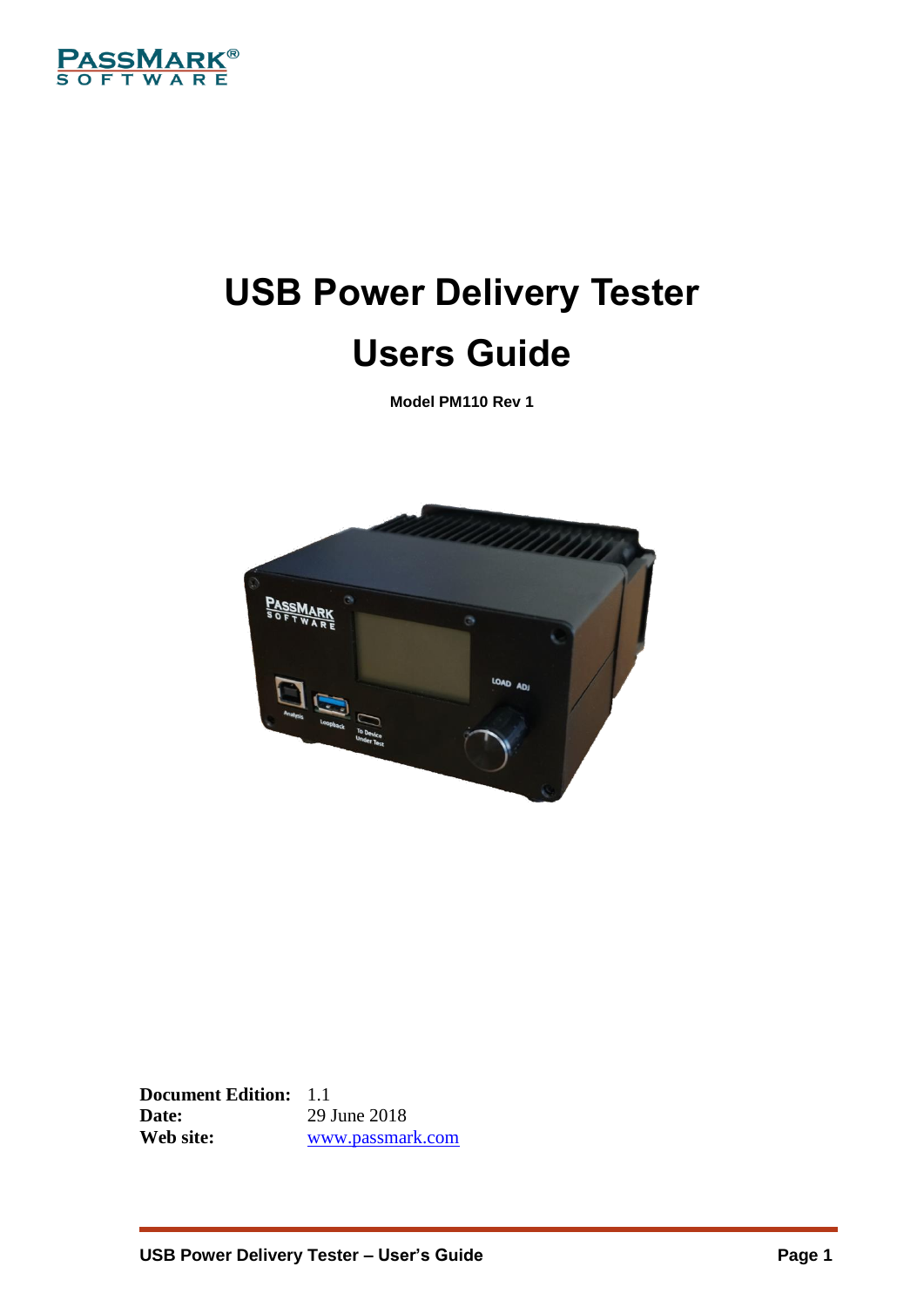

# **Table of Contents**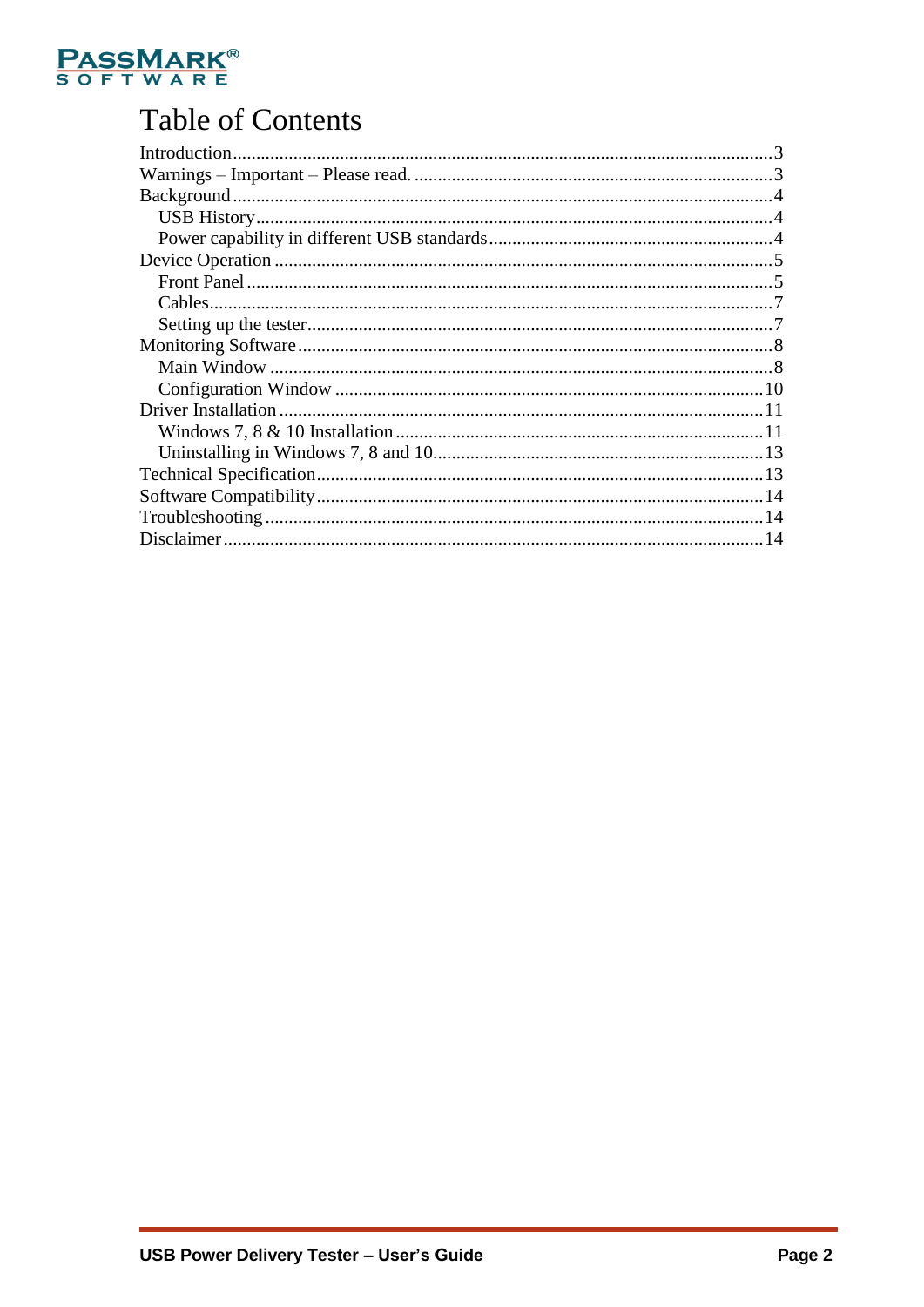

# <span id="page-2-0"></span>**Introduction**

The USB Power Delivery Tester can be used to diagnose and troubleshoot your USB ports and USB chargers. With the USB Power Delivery Tester, you can:

- Test the power delivery capability of USB ports and USB chargers.
- Check if a USB host is capable of delivering its maximum specified wattage without failing.
- Detect the wattage a USB charger (wall-wart / transformer) claims to support, which in turn controls the charging speed of mobile phones and other USB connected battery devices.
- Check that voltage levels remain within specification under high load.
- Measure the exact power usage of USB devices.
- Measure the capacity of power banks
- Use it with the USB loopback tester, to test communication speed, data integrity, and power delivery of USB ports simultaneously. For example does data corruption occur under high electrical load.
- Test USB Type-C cables for voltage drop
- Test the capacity of battery powered power banks which have USB connectors.
- Test for ripple on the power supply (sampling rate of 1Khz)

### <span id="page-2-1"></span>**Warnings – Important – Please read.**



- Do not touch or cover heatsink during operation as it can reach high temperatures, which could result in **burns** or failure of the USB PD Tester.
- Do not block the operation of the fans & allow good airflow. Allow at least 10cm of air gap around the back of the fans. Also ensure there is airflow under the device.
- Some USB power supplies are known to not fully comply with the USB standards. Some also do not comply with relevant electrical standards in the countries where they are sold. Faulty or poorly designed devices can be dangerous! The USB PD Tester may expose design and manufacturing flaws in the device when putting the device under high load. The result can be catastrophic failure of the device under test. Which in turn can lead to **fire**, **melting** of the device under test, **smoke, electrical shorts** and even destruction of the USB PD tester itself.
- Only use the USB PD tester with devices that claim compliance with the USB standards. A catastrophic failure of the device under test can result in the shorting of mains power to the USB cable. Which can both destroy the USB PD Tester and present a serious **electrocution hazard**.
- Always have someone monitor the testing in case the device under test suddenly fails. Do not start a test and walk away.
- Do not draw more current from the device than it claims to support. The port might be damaged as a result, or over current protection might lead to the port shutting down.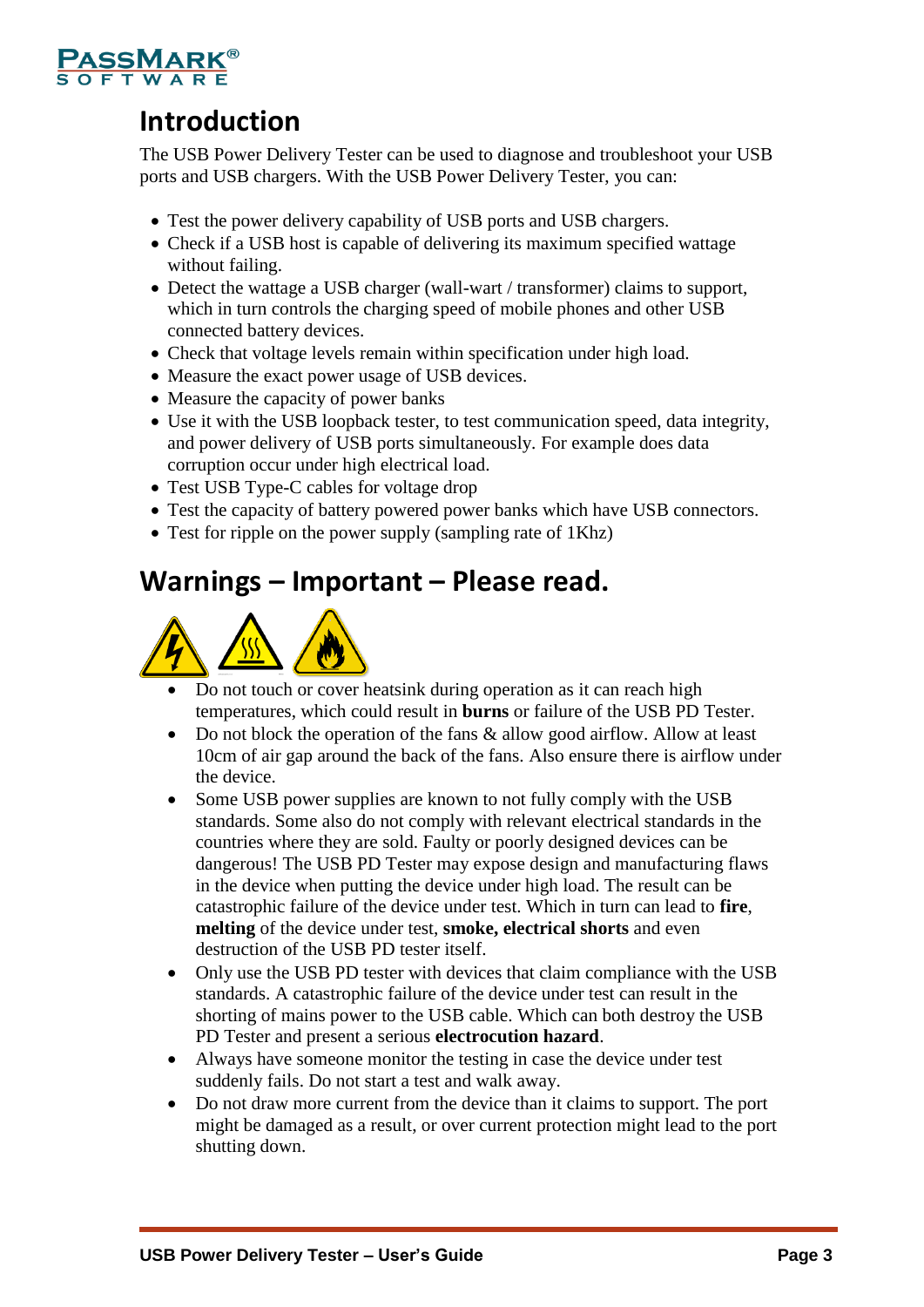

• The USB PD Tester is not a consumer device. It was designed for use by qualified electrical engineers.

# <span id="page-3-0"></span>**Background**

### <span id="page-3-1"></span>*USB History*

Universal Serial Bus (USB) is a standard interface for connecting peripheral devices to a host computer. The USB system was originally devised by a group of companies including Compaq, Digital Equipment, IBM, Intel, Microsoft, and Northern Telecom to replace the existing mixed connector system with a simpler architecture. The main goal of USB was to make the addition of peripheral devices quick and easy (although it could be argued that USB is in fact vastly more complex that the interfaces it replaced).

To ensure maximum interoperability the USB standard defines all aspects of the USB system from the physical layer (mechanical and electrical) all the way up to the software layer. The USB standard is maintained and enforced by the USB Implementers Forum (USB-IF).

USB 1.0 was first introduced in 1996, but was not adopted widely until 1998 with USB 1.1. In 2000, USB 2.0 was released and has since become the de facto standard for connecting devices to computers and beyond. In 2008, the USB specification was expanded with USB 3.0, also known as SuperSpeed USB. USB 3.0 represents a significant change in the underlying operation of USB. USB 3.0 adds SuperSpeed, which is a new transfer mode with transfer speeds of up to 5 Gbps. This is more than 10x faster than the top speed of USB 2.0, which is only 480 Mbps.

Another area of evolution for USB was sidelined earlier in its development—power delivery. With the focus on speed, power delivery was never the priority for USB. In fact, the first time a specification was made specifically for power delivery occurred only in 2010: The Battery Charging Specification – BC 1.2 increased USB power delivery from 4.5 W to 7.5 W. This specification introduced a mode called CDP (charging downstream port) and DCP (dedicated charging port) that allowed for higher charging current (up to 1.5 A) compared to traditional SDP ports (standard downstream port).

However, this specification was only a precursor for what was to come. Almost at the same time as the USB 3.1 release, the USB Implementers Forum (USB-IF) released the USB Power Delivery Specification. This new USB power delivery specification allows power transfers of up to 100 W, along with other features and benefits. Using the new protocol, devices negotiate what power they need, thus ensuring that a device doesn't draw too much current, which would cause things to fail, catch on fire, melt or explode.

### <span id="page-3-2"></span>*Power capability in different USB standards*

In the USB 1.0 specification, a standard downstream port can deliver up to 100mA at 5Volts, over 4 wires. (Two data wires, +5V and ground).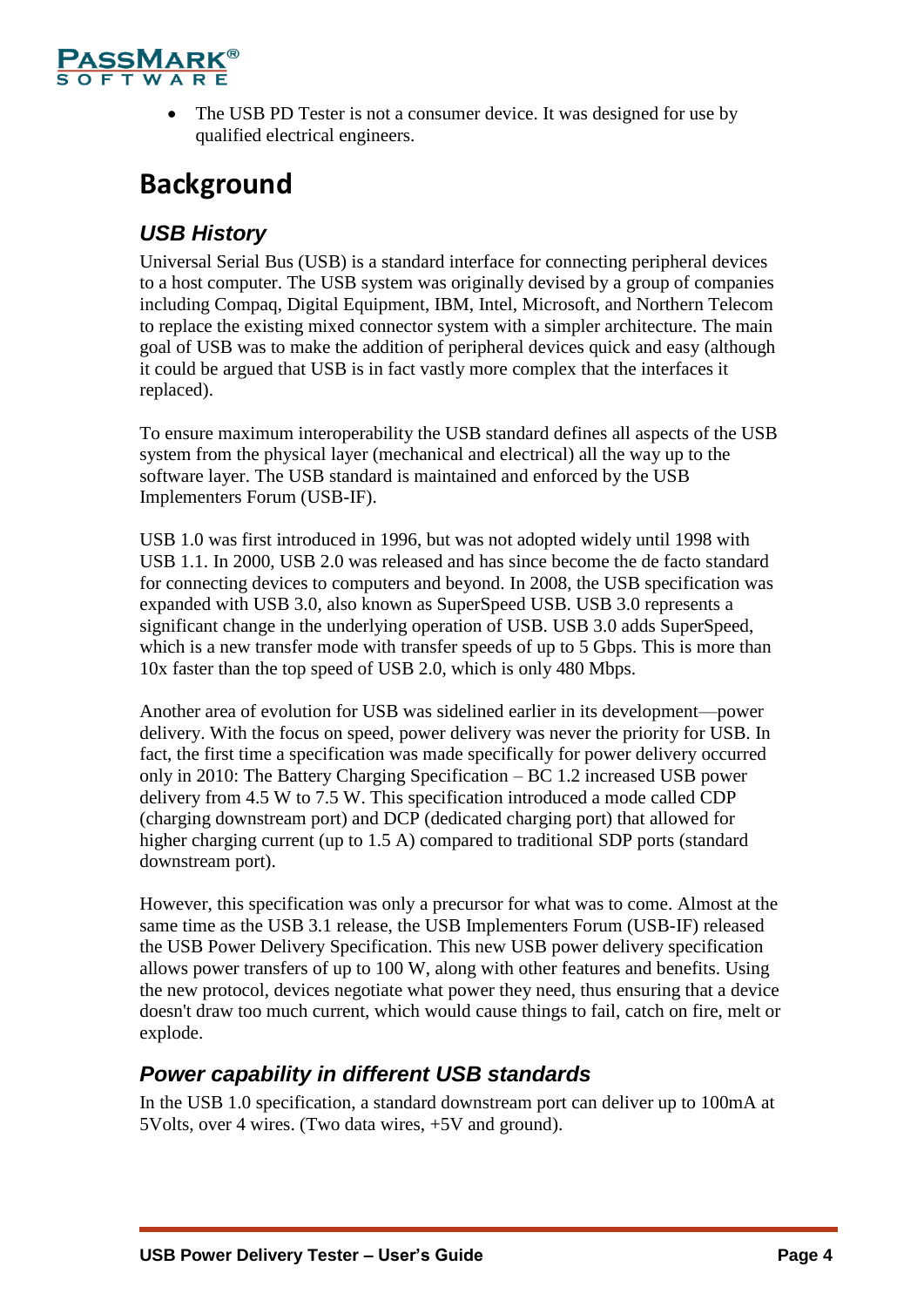

In the USB 2.0 specification, a standard downstream port can deliver up to 500mA at 5Volts, again over 4 wires. (2.5 Watts) once a device is enumerated. The limit is just 100mA prior to enumeration.

USB 3.0 ports add an additional row of five pins to make a total of nine wires. They can supply more current (900mA).

There are three types of USB ports specified by the Battery Charging Specification, BC1.1 and then BC1.2):

- 1. A standard downstream port (SDP): Found on most computers, with a current limit of 500mA before enumeration and 900mA after enumeration.
- 2. A charging downstream port (CDP): Found on some computers, 1500mA (1.5A, 7.5W)
- 3. A dedicated charging port (DCP): for "dumb" wall chargers, also allowing 1500mA (1.5A, 7.5W)

In the Power Delivery specification, power transfers of up to a massive 100W at varying voltages is possible. A device can have up to 7 power profiles.

# <span id="page-4-0"></span>**Device Operation**

The PassMark USB Power Delivery Tester is an active load designed to test the power capability of USB devices/ports. It simulates a multitude of devices by negotiating different voltage and power levels and allows users to sweep the full range of electrical loads to test the voltage stability over the entire output range.

### <span id="page-4-1"></span>*Front Panel*

The front panel of the USB Power Delivery Tester offers a 1.8" LCD screen, a rotary dial and three USB ports.



Figure 1

#### **LCD Display**

The PassMark USB Power Delivery Tester features a built-in 1.8" LCD display to display port type, voltage, current and power. The default screen when a device is connected is shown below.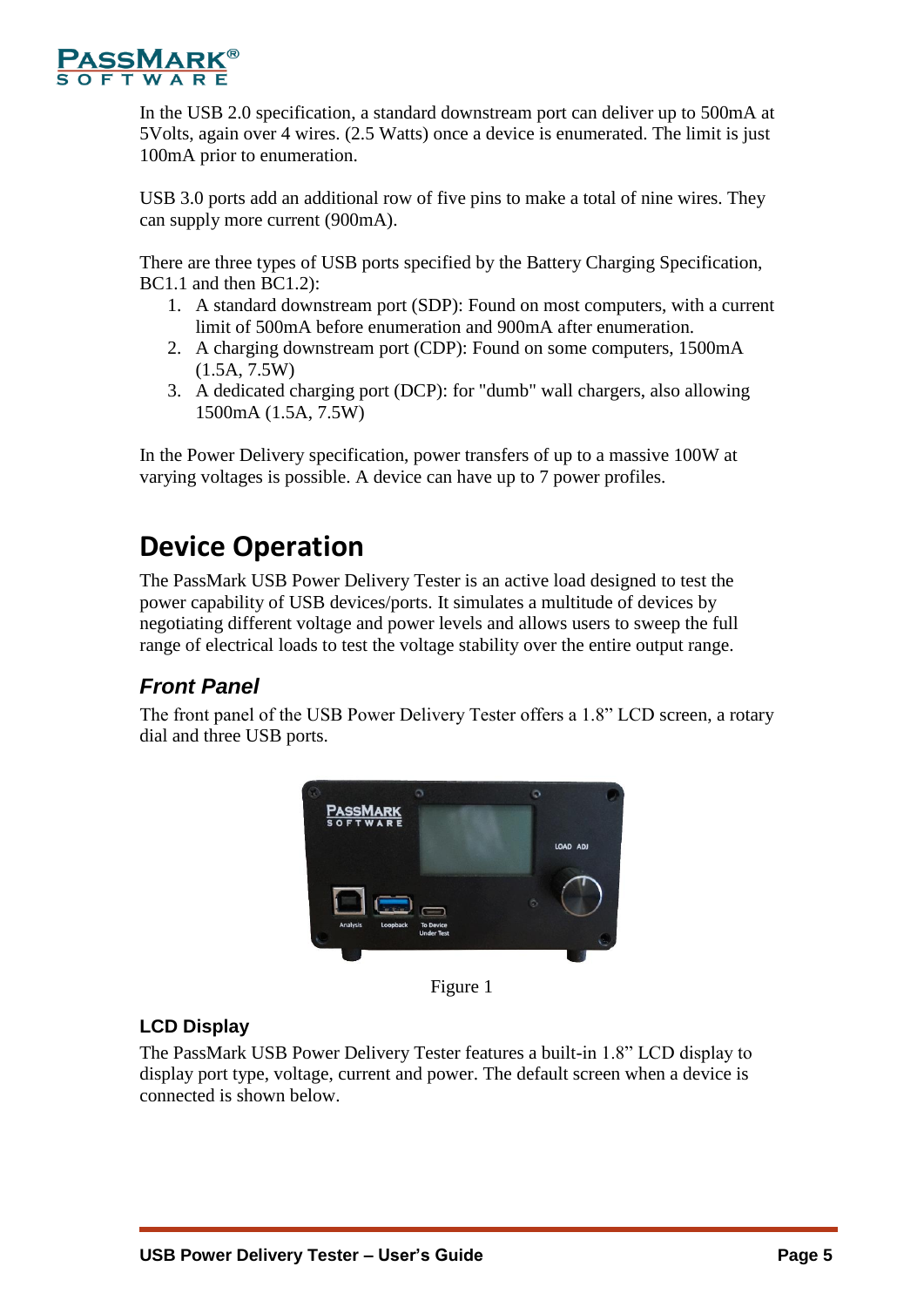



Figure 2

V: Voltage supplied by device under test in volts.

I: Current drawn by the tester in milliamps. This can be changed by turning the rotary dial.

P: Power dissipated by the tester in watts.

T: Heatsink temperature in Celsius.

LPK: Current drawn from the Loopback Port in milliamps.

By pushing the rotary dial, more options appear on the display. The below screenshot is taken when an Apple 87W charger is connected to the tester. Here a voltage profile can be selected from the three available profiles listed.

To select a profile or item, simply turn the dial until that profile/item is highlighted, then push the dial.



Figure 3

Supported Voltages: List of the available profiles advertised by the device under test. VBUS: Using this option, users can enable/disable the estimation of voltage at the host/charger side (upstream side). Note that the tester measures the voltage at the device end (downstream side), therefore for the estimation of voltage at the host side the total resistance of the path should be known.

Cable Resistance: For calculating the estimated voltage at the upstream side, the total resistance of the path in milliohms should be specified by the user. The resistance can only be set using the monitoring software. The total resistance can be calculated using the following formula.

 $R_{\text{Total}} = (R_T + R_C^* 2 + R_W)^* 2$ 

 $R_T$  = Host Trace Resistance

 $R_C$  = Mated Connector Resistance

 $R_W =$ Cable Resistance

Loopback Port: This allows to enable or disable the loopback port. When this is enabled, the power and data lines of the device under test is routed to the Loopback Port and thus communication speed, data integrity, and power delivery of USB ports can be tested simultaneously.

SDP Cur. Limit: This option allows to specify the maximum current limit for SDP ports. The 900mA is allowed when a USB3 device connected to the loopback port (e.g. a USB3 loopback plug)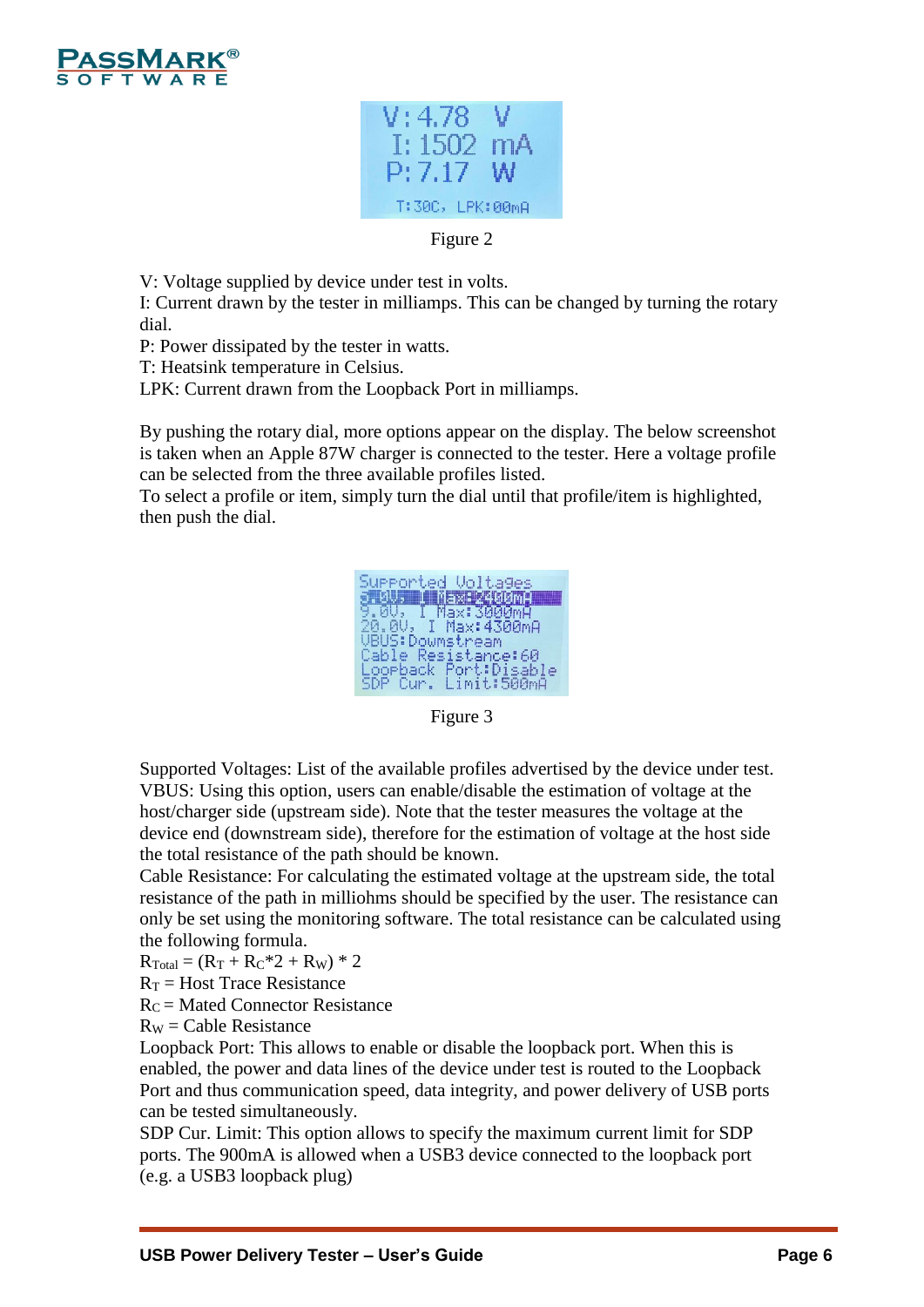

Dial Velocity: Using this option, users can enable/disable the dial velocity measurement. Enabling the Dial Velocity option will help to increase/decrease the load faster.

#### **Ports**

The three USB ports, are,

**Analysis (Left):** This both powers the device and allows data logging back to a PC. The analysis port **must** be connected to a USB port which can provide 500mA of current. This could be a port on a PC, or a USB charger port (if there is no requirements to use the Windows management software)

**Loopback (Middle):** Connection of an **optional** downstream device (e.g. a USB3.0 loopback plug). This port would be used when you wanted to test data transmission at the same time as maximum power draw. Other USB devices can also be connected to this port to measure their current consumption.

**Device Under Test (Right):** Connection to the USB power source to be tested. This can be a wall charger or a computer with a USB port.

#### **Rotary Dial (Load Adj)**

The rotary dial on the right is for adjusting the variable load and selecting the power profile. The dial has velocity measurement which allows the user to quickly and precisely adjust the load (i.e. slow turning speed will result in 5mA steps while fast turning speed will result in 100mA steps).

<span id="page-6-0"></span>More options will be displayed by pushing the rotary dial.

### *Cables*

Each tester comes with 3 cables:

- A 1 meter (39inch) USB B (male) to USB A (male) cable. This cable is used to connect the tester to a PC.
- A 40cm (15inch) E-Marked USB Type-C TO Type-C cable. This cable is used to connect the tester to a Type-C USB power source (USB port or wall charger).
- A 40cm (15inch) USB TYPE-C TO USB A (male) cable. This cable is used to connect the tester to a Type A USB power source (USB port or wall charger).

It is recommended to only use the original cables supplied with the tester. Avoid using longer cables as they introduce error in voltage measurement. Moreover, the original E-Marked Type-C cable is qualified for 5A, but not all Type-C cables have this capability.

### <span id="page-6-1"></span>*Setting up the tester*

To power up the tester, the "Analysis Port" should be connected to a power source (e.g. a computer running the monitoring software or any power source like a wall charger). Then the device under test should be connected to the "Device Under Test" port. The device under test could be one of the following devices:

- Desktop or laptop USB port
- Wall charger
- Portable power bank
- Hub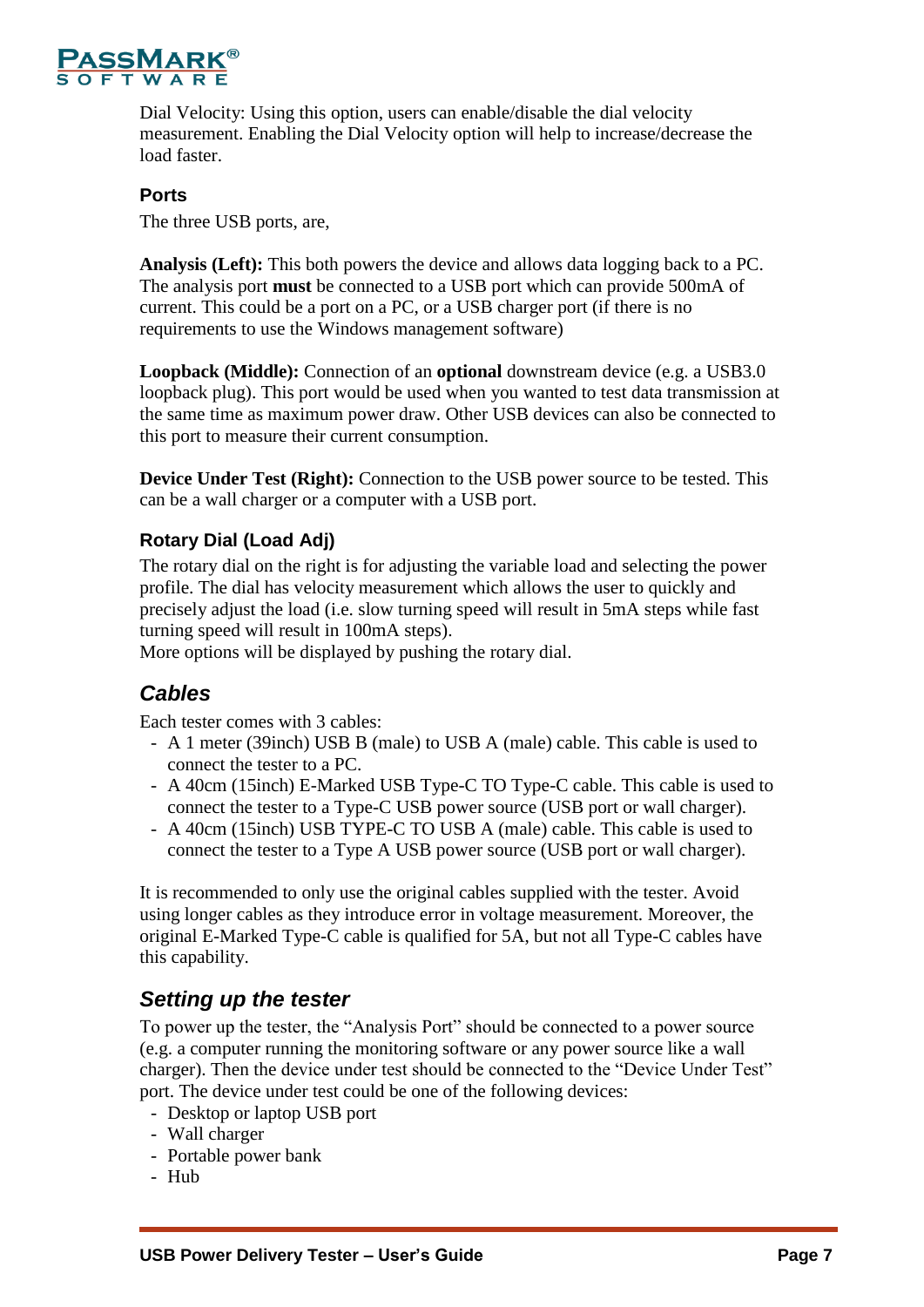

Depending on the device under test, you may need to use one of the following cables:

- E-Marked USB Type-C TO Type-C cable for testing USB Type-C ports
- USB TYPE-C TO USB A (male) cable for testing Type A ports

Once connected, the LCD displays the type of USB port as well as the maximum current. Then it displays the voltage, current, power and heatsink temperature in real time. To increase the load, the rotary dial must be turned clockwise. For USB ports that support multiple voltage levels, the profile can be selected by pushing the rotary dial.

The below diagram illustrates how different devices can be connected to the tester.





## <span id="page-7-0"></span>**Monitoring Software**

The main USBPDTest application window is divided into 5 sections: Select USB Power Delivery Tester, Log Window, Port Statistics, Set Load, Graph buttons and other control buttons.

### <span id="page-7-1"></span>*Main Window*

The main screen contains the following features and options: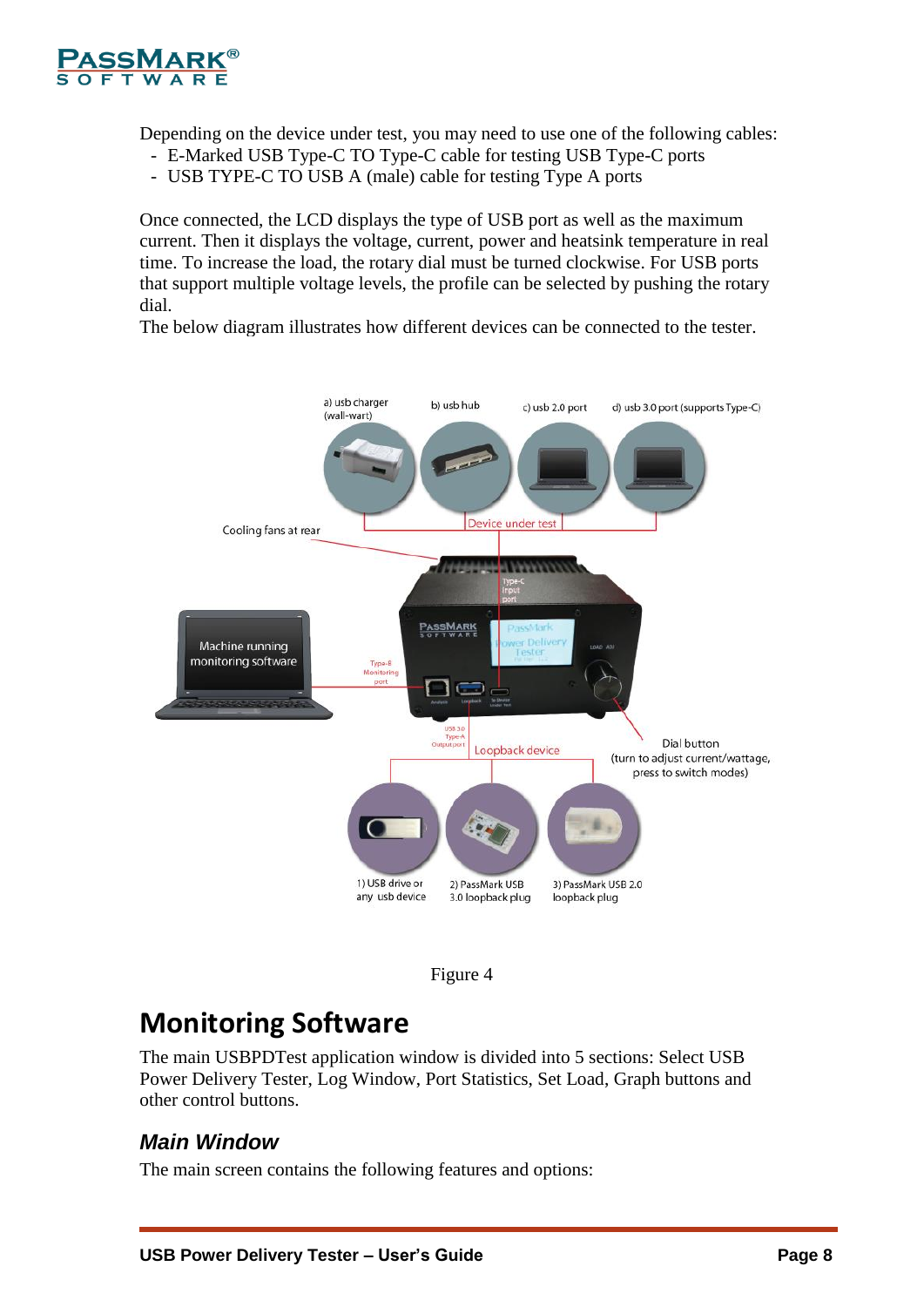

#### **Device**

This drop-down list shows each connected PassMark USB Power Delivery device. If PassMark USB Power Delivery devices are added or removed while the application is running, the drop-down selection list will be automatically updated.

#### **Voltage**

Allow users to select the voltage when a USB Type-C port with multiple profiles is being tested.

#### **Set Load**

Allow adjusting the variable load. The load can be adjusted by entering the current in mA or by moving the slider.

Port Statistics: This section displays some characteristics of the connected device/port such as port type and maximum current that device/port can deliver. The application also tracks and displays the bus voltage, current and heatsink temperature.

#### **Log Window**

The log window displays test results and events logged during operation. It starts with a list of the PassMark USB Power Delivery devices connected. Specifically, this includes the:

- The version of USBPDTest application.
- A list of PassMark USB Power Delivery devices connected.
- The type of USB Port connected to the "Device Under Test" port.
- The power capabilities (voltage profiles) that device under test supports.
- Warnings such as under voltage or over voltage.
- Voltage Sweep results.

#### **Voltage Sweep Graph**

By clicking on the "Voltage Sweep Graph" button, device will sweep the full range of electrical loads to test the voltage stability over the entire output range. A graph of "Voltage vs. Current" will be displayed as a result (figure 5), which provides an easy way to check if voltages remain in spec even under maximum load.



Figure 5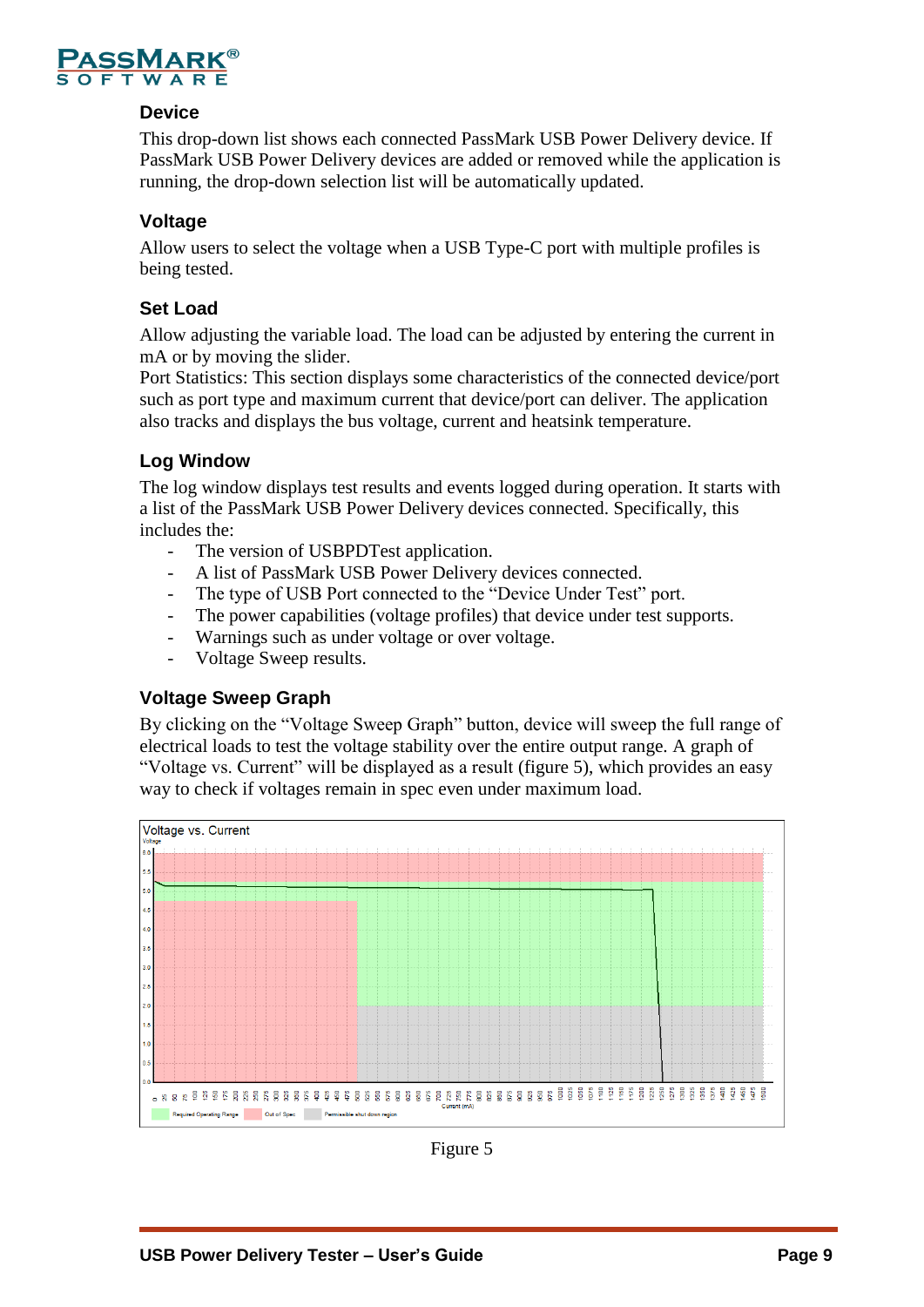

The graph is divided into three regions:

Required Operating Range (Green area): The voltage vs. current graph for a normal device/port should stay within this area for all currents less than the advertised current by the manufacturer.

Out of Spec (Red area): This means either over voltage or under voltage detected. Permissible Shutdown Region (Grey area): The device/port under test can shut down when voltage is in this area.

While the graph is being plotted, the voltage measured at each current step will be stored in the Log Window.

The graph can be stored as an image or exported to a CSV file.

#### **Real-time Voltage Graph**

The user can monitor port voltage in real-time using this graph (figure 6). A green band is imposed over the output graph to indicate whether the measured voltage falls within the acceptable range.



Figure 6

#### **Reset Capacity**

The tester can be used as a capacity meter to test power banks. The monitoring software accumulates the capacity over the time until the voltage drops below the required voltage limit. The "Reset Capacity" button allows users to reset the accumulated capacity.

### <span id="page-9-0"></span>*Configuration Window*

The following options appear in the configuration window:

Enable Loopback Port: This option allows the loopback port to be enabled. By enabling the loopback port, USB power and data lines from the "Device Under Test" port will be routed to the "Loopback Port". This would be useful when data transmission and maximum power draw need to be tested at the same time. Standard Port Current Limit: The maximum current for standard downstream ports can be defined by this option.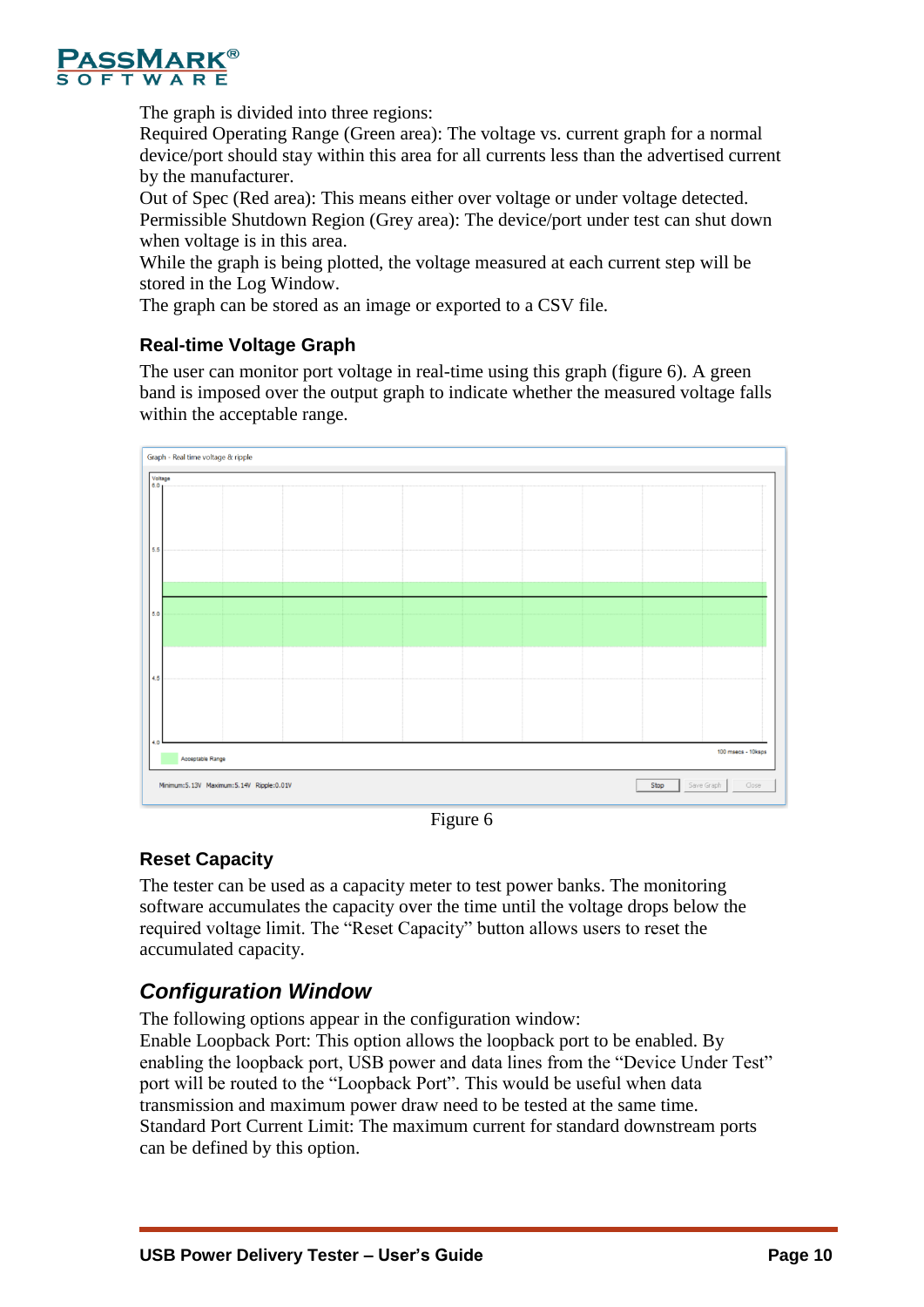

Voltage vs. Current Graph settings: This allows to specify the current/time intervals for each step in the Voltage vs. Current graph.

Disable Current Limit: This option allows the user to disable the detected current limit and extents the range up to 5A. It is possible to extend the range by 20% or manually force a new limit. Precautions should be taken when disabling the current limit as drawing excessive current could damage the device/port under test.

# <span id="page-10-0"></span>**Driver Installation**

In most cases, if there is an available Internet connection, Windows will silently connect to the Windows Update website and install the driver automatically. If the automatic installation takes place there is no need to continue with the procedure outlined below.

### <span id="page-10-1"></span>*Windows 7, 8 & 10 Installation*

Un-install any previous version of the USBPD Loopback plug device driver before installing a new version.

#### **Step1 – connect the device**

With the computer turned on and running, connect the USB Power Delivery Tester to the USB port on the computer to be tested. The device LCD should turn on and display "Waiting for Device Under Test".

For Win7 users, the "Installing device driver software" bubble should be displayed.



Figure 7

For Win10 users, the Device Setup windows will be displayed.

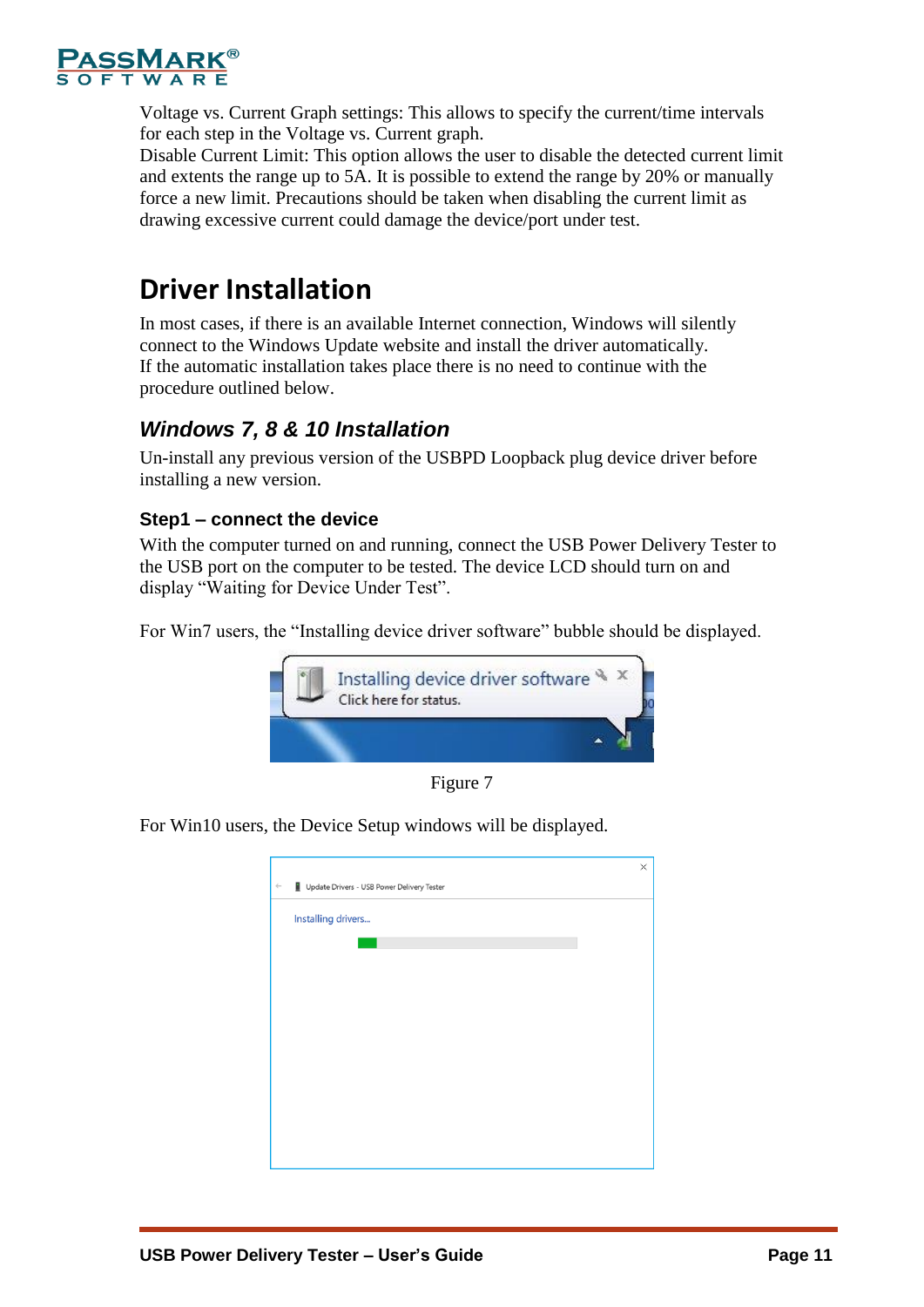

#### Figure 8

If a USB Power Delivery device has been installed on the system previously the device drivers will be automatically installed and the installation is complete.

#### **Step 2 – Install the device driver**

Download the latest driver from the following address and extract the package. http://www.passmark.com/download/usbpdtest\_download.htm

Start Device Manager by selecting Windows Start and typing "Device Manager".



Figure 9

From within Device Manager, select the "PassMark USBPDTester" device and select "Update Driver Software..."

Select "Browse my computer for driver software" and enter the location of the device drivers. Select Next.



Figure 10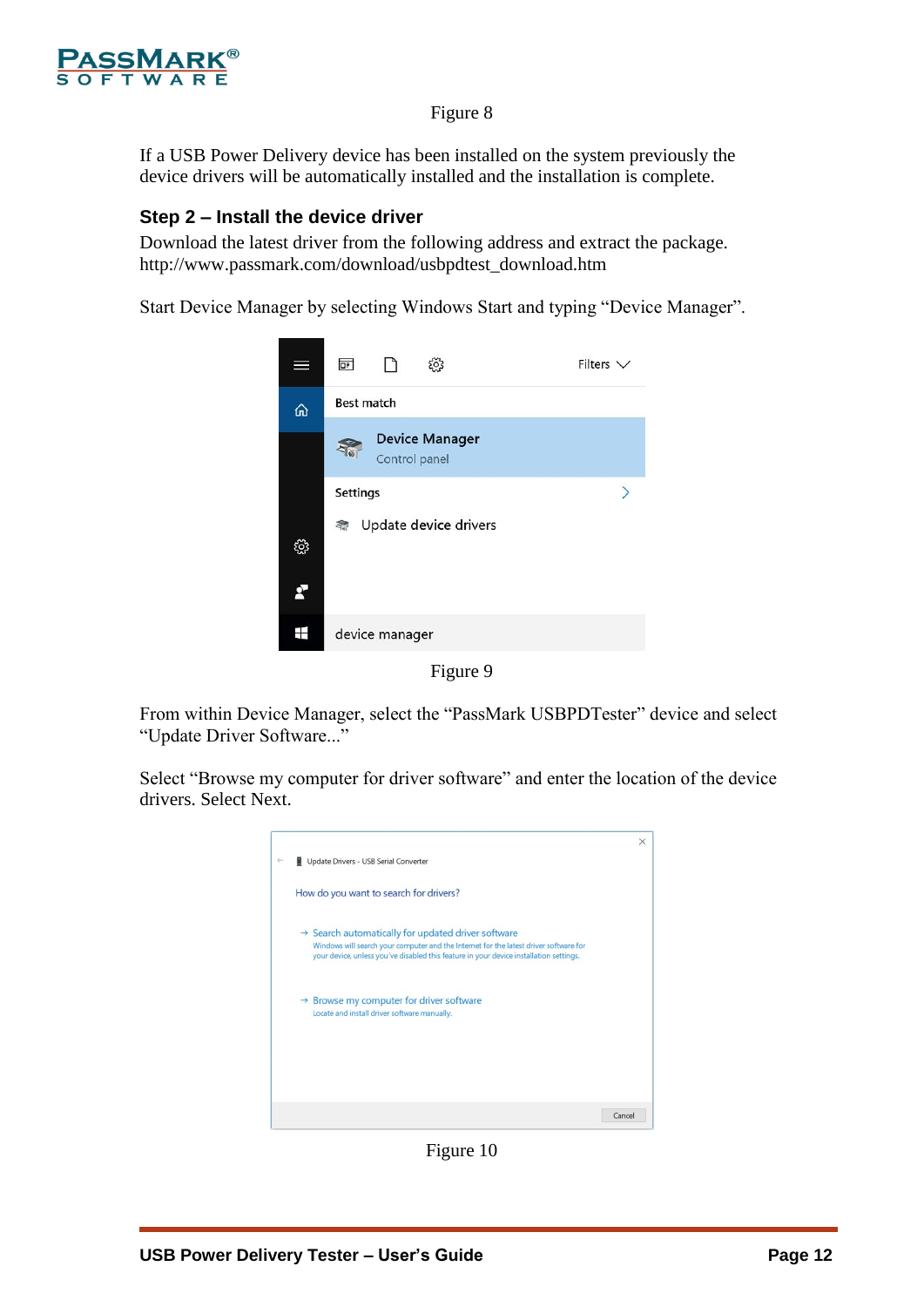

After successful installation, a Window will be displayed indicating that "Windows has successfully updated your driver software".

### <span id="page-12-0"></span>*Uninstalling in Windows 7, 8 and 10*

From the Windows "Start" option, select

Control Panel→ System→Hardware→Device Manager

from the "Universal Serial Bus controllers" branch of the device tree, select the "PassMark USBPDTester" device and from the menu select Action $\rightarrow$ Uninstall.

# <span id="page-12-1"></span>**Technical Specification**

| <b>CPU</b>                     | <b>ARM Cortex M0</b>                        |
|--------------------------------|---------------------------------------------|
| <b>Memory</b>                  | 16KB RAM, 128K Flash                        |
| <b>User Interface</b>          | 1.8" LCD 128X64 Pixels + Rotary dial        |
| <b>USB</b> standards           | <b>USB Power Delivery Specification</b>     |
|                                | Revision 3.0 and Battery Charging           |
|                                | Specification Revision 1.2                  |
| <b>Port Detection</b>          | DCP, SDP, CDP, Type-C, Proprietary          |
|                                | Chargers                                    |
| <b>Physical connectors</b>     | USB A, USB B, USB Type-C                    |
| <b>Maximum Load</b>            | 60W Continuous, 100W for 5 Minutes          |
| Cooling                        | Heatsink with two fans                      |
| <b>Operational Voltage</b>     | $4.5V - 5.6V$                               |
| <b>Operational Current</b>     | 350mA                                       |
| <b>Type-C Voltage</b>          | 0V - 30V (for comparison, Type-C            |
|                                | specs are 5 to 20V)                         |
| <b>Type-C Current</b>          | $0 - 5A$                                    |
| <b>Type-A Current (Source)</b> | $0 - 1.5A$ when Type-C Voltage = 5V         |
|                                | 0 - 0.3A when Type-C Voltage $> 5V$         |
| <b>Measurement Error (A)</b>   | $\pm 10$ mA on Type-C port.                 |
| <b>Measurement Error (V)</b>   | $\pm 10$ mV on Type-C port                  |
| Case                           | Aluminium - Black Anodized                  |
| <b>Size</b>                    | 140mm x 120mm x 75mm                        |
|                                | $(5.5 \times 4.7 \times 3 \text{ inches})$  |
| Weight                         | 570g (20.1oz)                               |
| <b>EMC</b> standards           | AS/NZS 3548:1995, EC                        |
| <b>Safety Protections</b>      | Over current protection                     |
|                                | Over voltage protection (up to 30V)         |
|                                | Short circuit protection                    |
|                                | Heatsink temperature monitor                |
| <b>Storage Temperature</b>     | -30 °C to + 80 °C                           |
| <b>Usage Temperature</b>       | $0^{\circ}$ C to + 35 °C (lower temperature |
|                                | allows longer period of higher loads)       |
| <b>Part number</b>             | PM110                                       |
| <b>RoHS</b> (Lead free)        | Yes                                         |

The USB Power Delivery Tester is software upgradeable.